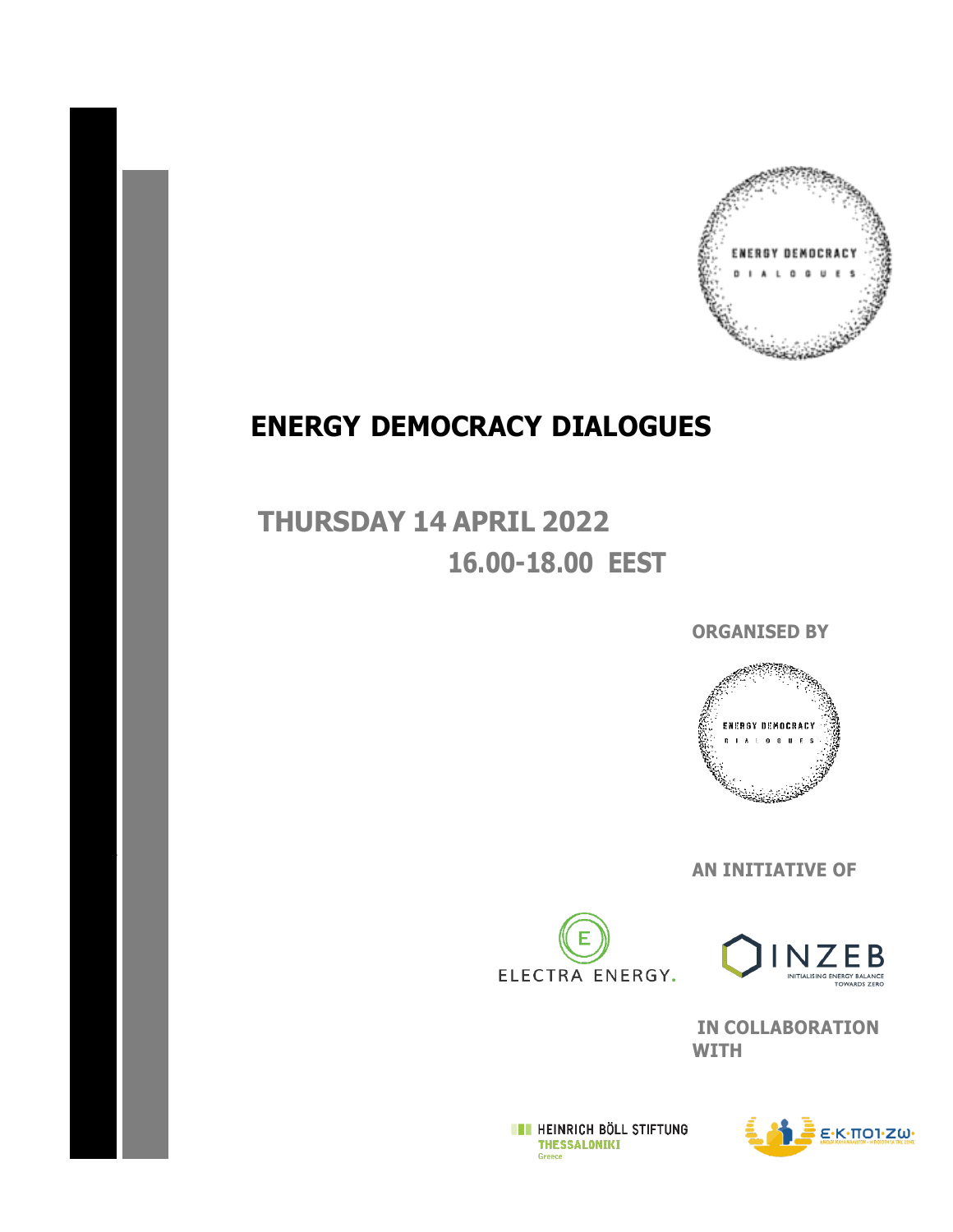## **We are discussing about the energy market & the energy crisis, in simple words. How can consumers be protected?**

**Energy Democracy** is an emergent social, economic, cultural movement aiming to advance energy transitions by resisting the existing fossil-fuel centralised energy agenda. At the same time, the movement reclaims and restructures the energy status quo in a democratic way, by strengthening public participation and integrating technological changes and energy innovations.

Both Europe and Greece experienced a cold and expensive winter. Energy costs continue to rise, dragging down the prices of many more products and services, including food, raising energy poverty levels. The energy crisis is a difficult exercise without obvious solutions or solutions that demonstrates the complexity of the global energy market as well as the unrecognised dimension of energy as a social good.

The online event "**We are talking about the energy market and the energy crisis, in simple words. How can consumers be protected?**" It is addressed to all citizens who are faced with increased energy costs, vulnerable households, business owners, farmers, etc., who are looking for solutions to ensure access to affordable and reliable energy services. The aim of the event is to clarify how the energy market works in simple terms, and then to propose solutions for the empowerment, participation, and energy independence of consumers. In particular, the benefits of simple, understandable, and clean energy bills will be examined, and at the same time the outlets offered by modern technological possibilities, such as energy communities, self-generation and energy saving, will be presented.

The event is organised, by INZEB and Electra Energy in collaboration with the Heinrich Böll Foundation Thessaloniki, Greece, and the Consumers' Union - The Quality of Life (EKOPOIZO), in the framework of the Energy Democracy Dialogues initiative. It will take place online on **Thursday, April 14, 2022**, from **16:00** to **18:00**.

More information and participation statements on the page of the [Energy Democracy Dialogues](https://www.energy-democracy-dialogues.org/energy-democracy-dialogues) and on the [Facebook event.](https://www.facebook.com/events/4958434824225579/?acontext=%7B%22event_action_history%22%3A%5b%7B%22extra_data%22%3A%22%22%2C%22mechanism%22%3A%22unknown%22%2C%22surface%22%3A%22page%22%7D%2C%7B%22extra_data%22%3A%22%22%2C%22mechanism%22%3A%22page_upcoming_events_card%22%2C%22surface%22%3A%22page%22%7D%2C%7B%22extra_data%22%3A%22%22%2C%22mechanism%22%3A%22surface%22%2C%22surface%22%3A%22create_dialog%22%7D%5d%2C%22ref_notif_type%22%3Anull%7D&onload_action=online_event_upsell_dialog)